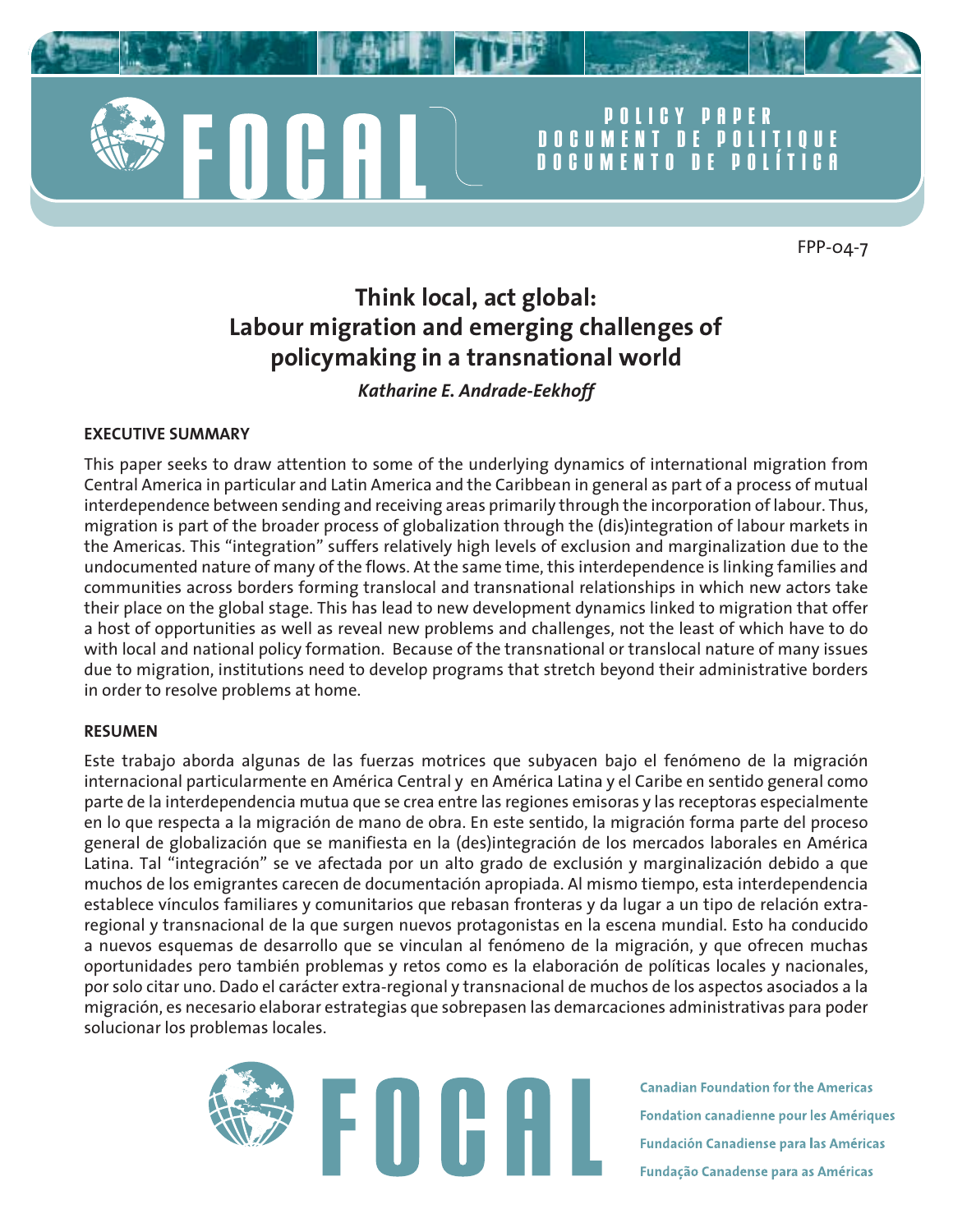# **RÉSUMÉ**

Ce document veut attirer l'attention sur certaines des dynamiques sous-jacentes à la migration internationale à partir de l'Amérique centrale en particulier et de l'Amérique latine et des Caraïbes en général dans le cadre d'un processus d'interdépendance mutuelle entre les régions de départ et celles d'arrivée par le biais de l'incorporation de la main d'œuvre. Ainsi, la migration fait partie du processus plus vaste de la mondialisation par la (dés)intégration des marchés du travail dans les Amériques. Cette « intégration » donne lieu à des niveaux relativement élevés d'exclusion et de marginalisation en raison du manque de documentation sur bon nombre de ces flux de migrants. Dans le même temps, cette interdépendance sert de lien entre les familles et les communautés à travers les frontières; des relations translocales et transnationales se forment et de nouveaux acteurs prennent place sur la scène mondiale. Il en résulte de nouvelles dynamiques de développement liées à la migration qui offrent de nombreuses opportunités tout en mettant au jour de nouveaux problèmes et défis, dont certains sont liés à l'élaboration des politiques locales et nationales. Étant donné la nature transnationale et translocale de nombreux enjeux découlant de la migration, les institutions doivent élaborer des programmes qui débordent de leurs cadres administratifs pour résoudre les problèmes là ou ils ont pris naissance.

# **Introduction**

In the small eastern municipality of Pasaquina, in La Unión, El Salvador, international labour migration has a visible impact through architecture. It is evident which homes were built with remittances sent by migrant relatives working in Manasas, Virginia. They sport geometrical designs on the front cement façade of the house painted with bright tropical colours and inside the floors are made from ceramic tiles found only in the wealthiest homes in the main urban centres. Modern two or three story homes have tall steep roofs, white aluminium framed windows, a small porch and front columns, and a satellite dish. These home belong to the migrants. Not only do the migrants from Pasaquina build these types of houses in their communities, they are more than likely involved in the construction industry in the D.C. area building these same types of houses in North Carolina, Virginia and likely employed by contracting companies owned by Salvadorans. Clearly international labour migration between Pasaquina and Manasas has lead to exchanges that go far beyond the simple reception of remittances.

While migration is not a new phenomenon, the volume and dynamics unleashed cannot be underestimated. Some basic data on remittance flows demonstrate the importance.

- Mexico reports \$10.5 billion dollars a year in family remittances, more than any other country in Latin America.
- On a world wide level, per capita remittances in El Salvador are second only to Jordan; remittances to Ecuador have grown faster than any country in the region with an estimated half million Ecuadorians emigrating between 1999 and 2001, many to Spain.
- Remittances by Haitians from the U.S or the Dominican Republic are more than four times

 the official development assistance to the country.

 • Nicaraguans send money home from the U.S as well as Costa Rica accounting for 14% of the GDP in 1999.<sup>1</sup>

This volume of people and money affects not only macroeconomic indicators but also community and family life. While truly impressive, it is the process behind the numbers that must be analyzed in order to assess policy and programmatic directions, especially ones that tend to be invisible due to the almost exclusive focus on remittances.

This paper seeks to draw attention to some of the underlying dynamics of international migration from Central America in particular and Latin America and the Caribbean in general as part of a process of mutual interdependence between sending and receiving areas primarily through the incorporation of labour. Thus this constitutes a form of "globalization from below" with a sort of de facto "integration" but with relatively high levels of exclusion and marginalization due to the undocumented nature of many of the flows. At the same time, this interdependence is linking families and communities across borders forming translocal and transnational relationships. These relationships are leading to new challenges in terms of local and national policy formation because of the transnational or translocal nature of many issues of migration, thus requiring institutions to develop programs that stretch beyond their administrative borders.

## **Migration and the broader global process: the (dis)integration of labour markets in the Americas**

International labour migration is recognized as being intimately tied to the *interdependence of national economies.*2 Through broad dynamics of political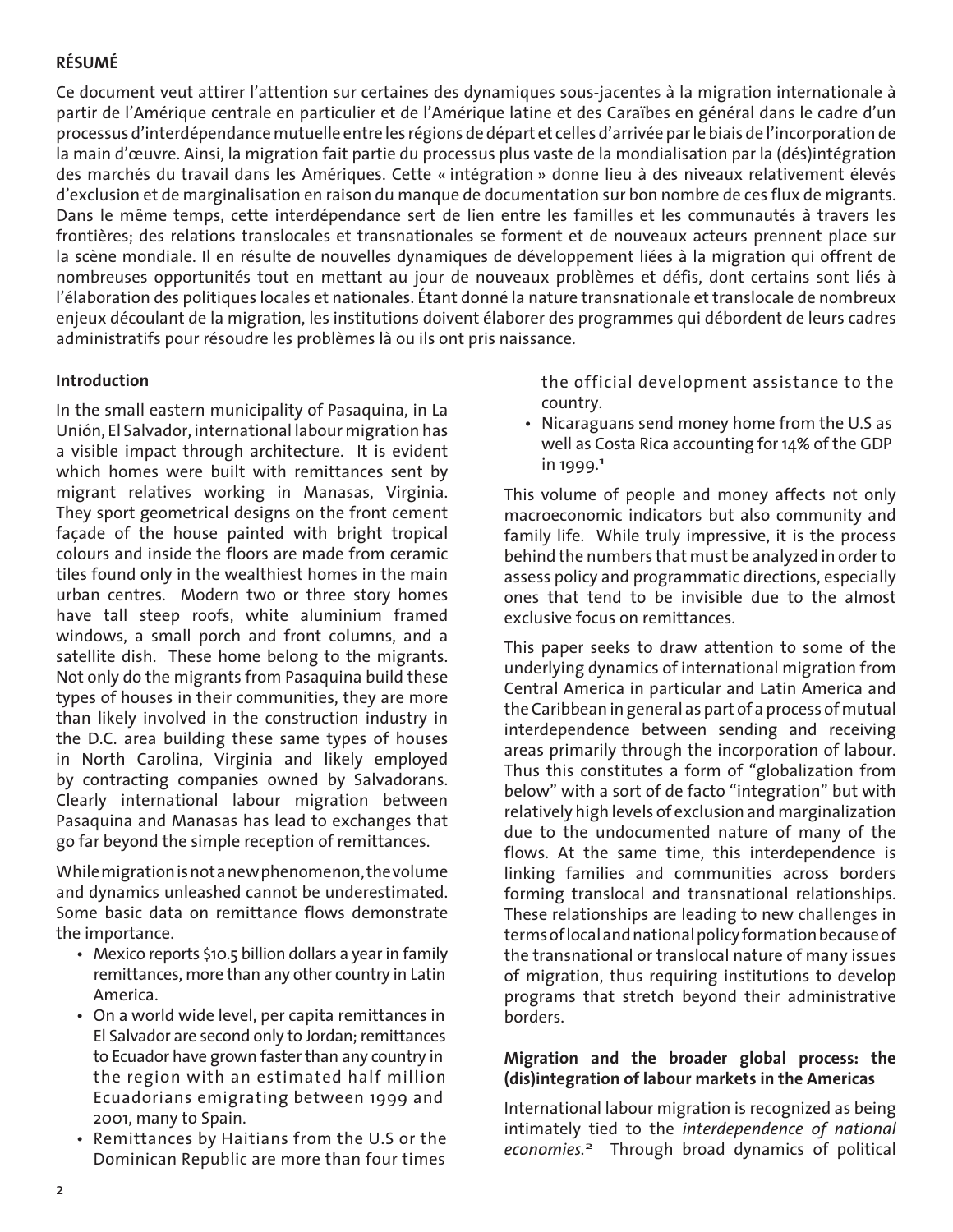and economic relations among nation-states, the incorporation of individuals enters into play through the labour market. Thus the process of migration is not random but rather embedded in historical, political and economic relationships. For example, the migration of Turks to Germany and Senegalese to France directly relates to long-standing historical ties among those countries. Given that the main sphere of economic and political influence of the United States and Canada is with Latin America and the Caribbean, it is not at all surprising that the bulk of migration from the region takes place with these countries in the north.3

While these overarching processes can explain some of the flows, it is also important to look at *wage differentials* between countries. Those countries with generally higher wages tend to be the ones that attract migrants from countries with lower wages. Thus migration flows are generally from the south to specific areas in the north: Salvadorans to California,

to Florida and southern California; Hondurans to Louisiana and southern California; Dominicans to New York and Massachusetts; Haitians to Illinois and Massachusetts as well as Montreal and Quebec; Nicaraguans to Florida and California, Ecuadorians and Peruvians to New York. However, there are also several important dynamics *within* the region that need to be highlighted. Concretely, in addition to labour flows north, Nicaraguans also work in Costa Rica and

the eastern part of El Salvador. Colombians can be found in New York as well as Venezuela. Haitians are not only in Florida and French speaking Canada but also in the Dominican Republic. Thus many countries within the region, like the Dominican Republic, can be considered simultaneously "sending" and "receiving" countries.

The type of employment migrants' work in is also very important and relates to job opportunities or lack thereof in the home as well as receiving areas. The lack of work in the home community or country for women or men from urban or rural residents, of differing educational levels, as well as the availability of employment for these groups in receiving areas has a lot to do with who migrates and why. Many migrant women from Latin America and the Caribbean tend to work in the hotel and tourism industry in places like Las Vegas, the Dominican Republic and Costa Rica. Caring for children or working in domestic services in the homes of middle and upper class families in

*the process of migration is not random but rather embedded in historical, political and economic relationships*

Los Angeles, Houston, Miami, Santo Domingo in the Dominican Republic or San José, Costa Rica is the predominant employment for women. Agricultural employment is an important economic sector for migrant work: Mexicans, Hondurans, Guatemalans and Nicaraguans can be found harvesting crops in Southern Ontario and British Columbia, Washington State, Florida, California, and Texas; and Nicaraguan men harvest crops in Costa Rica and eastern El Salvador. Construction is yet another important sector of employment in many urban areas with migrants. Canada is currently studying a change in policy to extend the temporary visas from six months to two years in order to meet the employment demands in this sector. Meatpacking and poultry processing in smaller communities throughout the mid-west, east coast and southern United States and Canada has become a predominant migrant activity for Mexicans and Central Americans. Thus, while Los Angeles is the second largest Salvadoran city, Fayetteville in Arkansas had the highest annual growth rate<br>Texas and Washington D.C; Guatemalans

between 1990 and 2000 of Salvadorans for any city in the U.S. mainly due to the fact that Tyson foods, the world's largest poultry processor, has its headquarters there.4

> How migrants arrive at their final destination is also intimately linked to *social networks.* Migration is embedded in the local relationships of kinship and other types of community ties such as ethnicity and neighbourhood or territory. People do not just move to other areas

based on historical political ties between countries or because the pay is better in another place. They do so because they know someone from their family or community that provides them with information about opportunities, help in resettlement including a home to live in, and possibly even a job. Thus, migrants from the municipality of Pasaquina in eastern El Salvador can be predominately found in Manasas, outside of Washington D.C., employed in domestic services, or working in the removal of asbestos from public buildings or construction. Indigenous migrants from San Pedro Soloma in Guatemala live in Delaware processing poultry. Mixteco migrants from Mexico travel the harvest circuit in various agricultural activities throughout the U.S.. Garifuna migrants from the Atlantic coast of Honduras, Guatemala and Belize live in the rough neighbourhoods of South Central in Los Angeles as well as the Bronx and Brooklyn in New York.

Migration is a highly embedded process that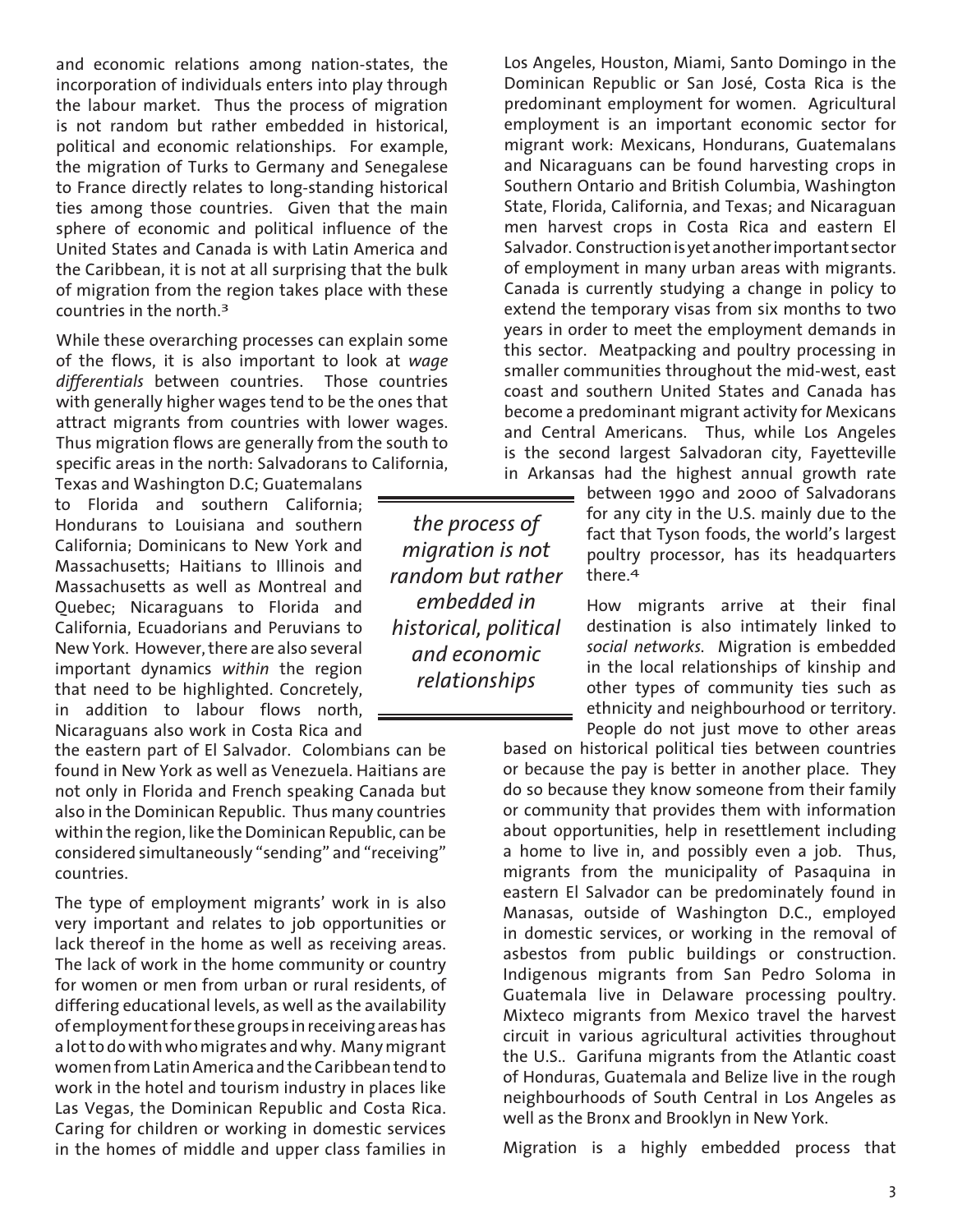establishes a web of *translocal ties* and exchanges among families, communities and countries. "Receiving countries" need migrant labour for their economies to function as they do in the global market place and "sending countries" rely upon this external labour market as an escape valve for employment of certain sectors of the population as well as the remittances that are sent home. Because of this process of interdependence and embeddedness, international labour migration is now a structural part of life for many of the countries, communities and households throughout Latin America and the Caribbean.

#### **Transnational/translocal exchanges linked to migration and the emergence of new actors**

Because social networks are an intimate part of the migration process in globalization, many migrants maintain contact with their place of origin. This is greatly facilitated by the dramatic transformation

in communication and transportation = in the last half century. Rather than sever ties, multiple types of exchanges begin to take place over distance between families and communities. In general, these can be categorized as economic, socio-cultural and political flows between specific locales, which gain importance as more families in a community become involved in migration.

The most visible and tangible are those of an economic nature, but even among

these some have received greater attention than others. By far, the most recognized and studied economic exchanges are the millions of dollars in family remittances sent home by migrants. While debate continues to rage about how families should better use these funds, in general they should be seen as a source of household income generated through employment, albeit outside the local or national labour market.<sup>5</sup> Other types of economic flows related to migration between sending and receiving locales include new types of businesses that form based on serving this *migrant economy*. These include the intermediary remittance businesses from large multinationals like Western Union, to Latin American banks *(i.e. Banco Solidario* from Ecuador; Banco Agricola Comerical from El Salvador), to the Latin American versions of DHL (Gigante Express for El Salvador; King Express for Guatemala) and other ethnic couriers, to thousands of small and self employed business people *(encomenderos or viajeros*

*Migration is a highly embedded process that establishes a web of translocal ties and exchanges among families, communities and countries*

in Spanish) who travel at least monthly carrying money, packets, messages, and goods to sell. Other important economic activities in this vast migrant economy include telecommunications, nostalgic trade, nostalgic tourism, transnational legal services, and construction.6

These are not the only types of flows that go back and forth between migrant sending and receiving communities. Socio-cultural exchanges, although less tangible, impact not only the migrant but also those that do not migrate. For example, the *quinceañera* party financed and planned in elaborate detail in the U.S. but celebrated in Zacatecas, Mexico, mixes cultural and social expressions from both societies. Beauty queens in Houston are selected based on their ability to raise funds for their hometown in Guatemala, a place they may never have visited but has become part of their identity and social and cultural heritage. Young men participate in the hundreds if not thousands of soccer teams and

> leagues (or baseball in the case of the Dominican Republic or Nicaragua) that form part of migrant social life in Los Angeles, Washington D.C., Miami, and New York. At the same time, they may also support a local team in the hometown or country. The Archdiocese of San Salvador sent a replica of the "Saviour of the World" monument to Los Angeles for the August patron saint festivities held in that city in California. One of the main variations was that this Jesus, instead of wearing sandals,

donned tennis shoes, a symbol of U.S. culture and commercialism linked to migrants. These are not just simple reproductions of activities from one place to another but involve translocal exchanges and flows.

Political exchanges are also multiple and varied. In addition to issues related to legal status and the voting rights of migrants, underlying the discussion are changes related to organizing styles and an appropriation of rights and citizenship based on the sending area but also on the receiving country. For example, Hometown Associations (HTAs) or grassroots migrant organizations, in New York, reproduce organizational structures from the home country but may also seek non-profit status in the U.S. in order to demonstrate a certain level of institutionalism. The levels of transparency and accountability demanded by the supporters of the hometown association in their new country require different standards from that in the places of origin, as the Balsamo Foundation in El Salvador discovered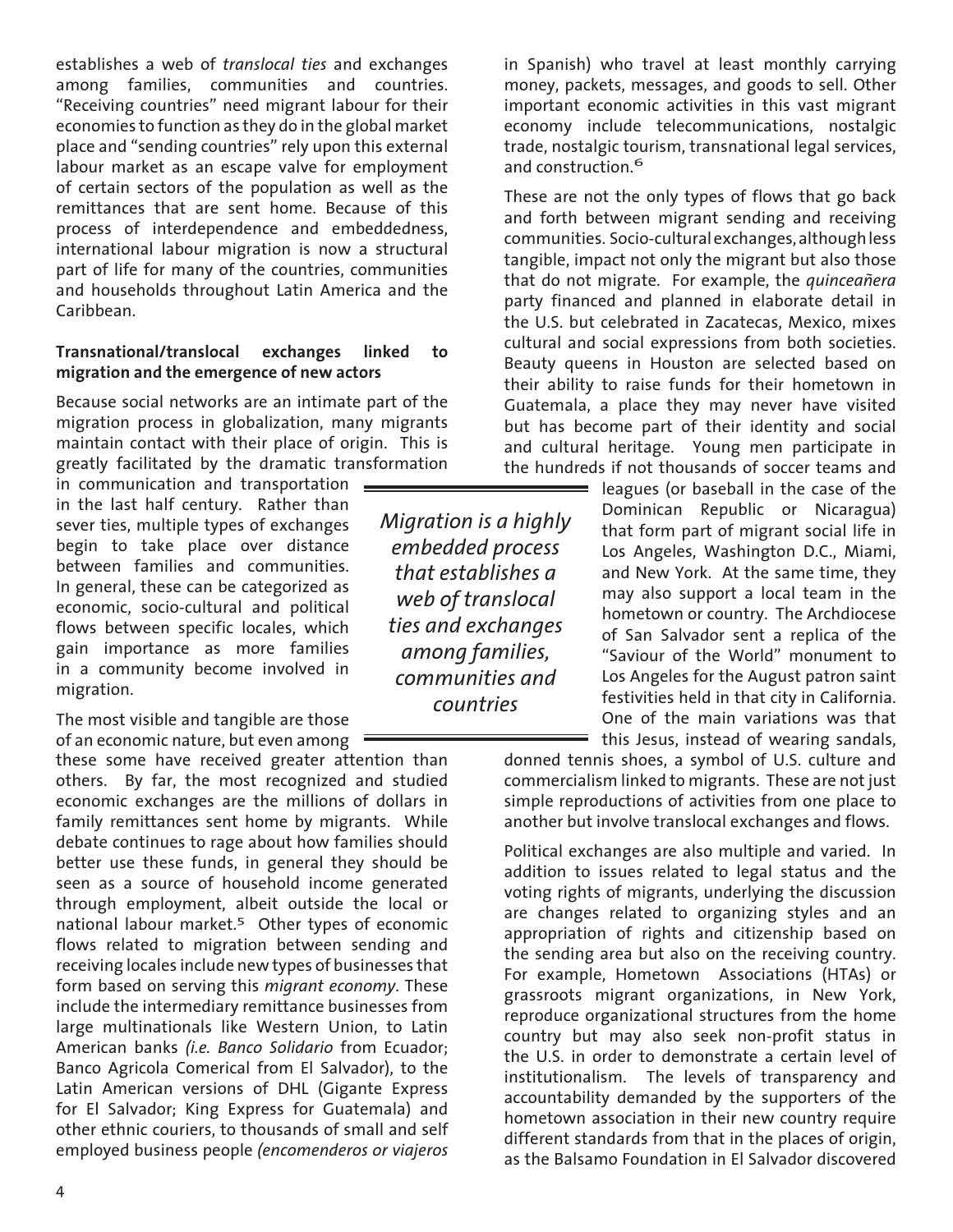upon building a relationship with a group of philanthropic Salvadorans in Edmonton, Canada. The levels of documentation and restrictions regarding the use of funds for community projects in the beneficiary communities in some hometowns mean that local counterparts become involved in this form of social accountability and fiscalization. The process is onerous and bureaucratic. At other times, this same process serves as a source of deep distrust when money cannot be accounted for and can be misused or embezzled. In some cases, elected authorities welcome these processes, thus contributing to a deepening of democratic practice. There are situations where local elected officials block efforts of migrants, seeing these as a threat to their authority. In other situations, some associations serve as new scenarios of "clientelism", possibly replacing old forms of clientelism but not the system of exclusive rights, benefits and reciprocity. This is found when the President of a hometown association garners exclusive personal benefits in the community of

origin based on his privileged tie between local authorities or leaders and migrants; he may even become the new *"cacique"* replacing old schemes of privilege in rural areas.

*ingredients for turning*  These economic, social and political exchanges form a multilayered web of translocal flows that clearly demonstrate the importance of looking beyond family remittances. And as a result, new actors emerge and old actors have begun to pay attention as migration changes the local

community. These new actors include *encomenderos,* coyotes, hometown associations, transnational entrepreneurs, and possibly even youth gangs.

As a result of the growing importance of migration and these new actors, other institutions such as local churches, local and national governments, foundations, multilateral agencies and NGOs have been responding to the opportunities and challenges that are emerging. However, much of the focus has been placed on the more tangible aspects of these transnational relationships (specifically remittances), leaving many of the underlying issues surrounding international labour migration unquestioned and unattended.

#### **Development dynamics and migration**

As more and more institutions have become interested in the development potential of migration, especially in sending communities, different types of initiatives have emerged. These can be broadly

*Remittances and migration (...) can hardly be the exclusive unproductive locales and activities into productive ones*

grouped into five sets of development dynamics linked to migration: family remittances; collective donations for home community improvement; transnational entrepreneurial activities; negotiating family and community ties translocally; and the precariousness of certain translocal labour markets.

*Family remittances:* Economic exchanges, and particularly remittance transfers, have received the bulk of attention in discussions concerning migration. Much of the discussion continues to centre on the so called "productive uses of remittances" assuming that families that receive these funds use them unproductively, unwisely and almost exclusively for consumption, and even in some cases conspicuous consumption. Various studies over the last two decades have shown that these assumptions are not so straightforward.7

Remittances from international labour migration prove to be a relatively important strategy to improve income levels, reduce poverty, garner savings and

> investment funds, and help ensure access to education so children stay in school over a longer period of time. They also serve as social safety net for health care emergencies, deaths in the family, income for the elderly, or for recouping after a natural disaster. In various studies, it has been shown that the spending structure of households that receive remittances compared with those that do not are essentially the same: approximately 80% of all household income is used

for "consumption", regardless of whether or not a family has access to dollars from abroad. What these households do have is a little more income to use to ease the everyday household needs and ensure that the basic needs are covered.

The circulation of large amounts of remittances in the local economy also has multiplier effects with both positive and negative outcomes including inflation within local economies. It certainly can be argued that some of the sorts of spending and "investment" in the construction of multiple story houses, with all the North American luxuries are clearly conspicuous consumption that could have been more strategically invested; however, these are strategies that fit within the overall dynamics of global consumption. Remittances and migration, clear examples of the failure of the local economy to provide viable and attractive employment, can hardly be the exclusive ingredients for turning unproductive locales and activities into productive ones. While capital is essential and remittances can and should be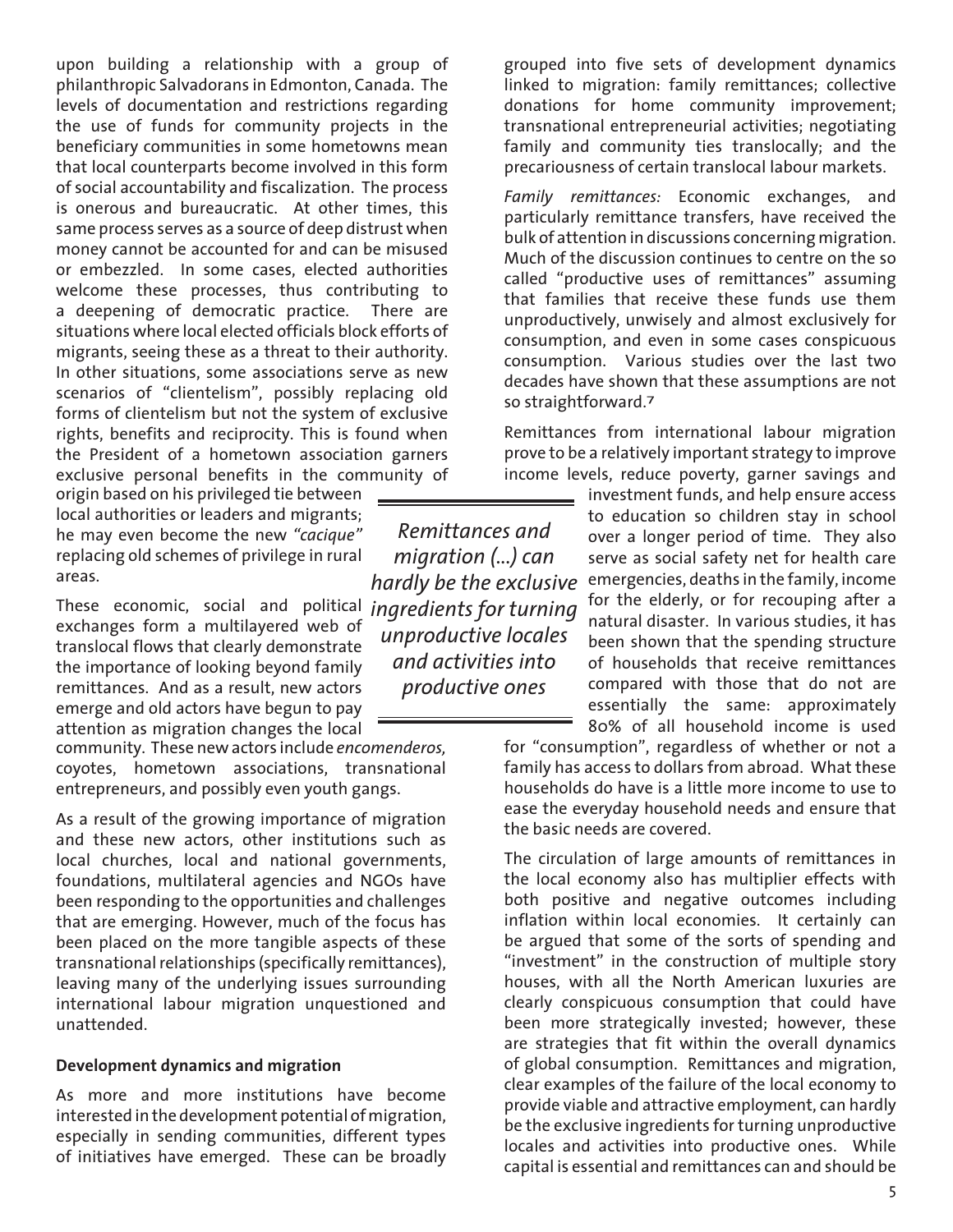seen as a source of capitalization, many other factors such as skills, know-how, infrastructure, general macroeconomic environment are important factors related to local economic development.

Over the last several years, some major players have entered into the picture and focused attention on two specific aspects of family remittances: *reducing the cost of transfers* and *"banking the unbanked".* A particularly promising relationship for the transfer of remittances is being established between community-based credit unions in Spain, Canada, the United States, Guatemala, Honduras, Jamaica and El Salvador. While these mechanisms are a relatively small share of the market, they tend to be the least expensive way to send money. The credit union potential is important not only for the lowering of costs. Probably much more significant is what is being called "banking the unbanked", where financial services are extended to those who have not previously had access. In this sense, remittance

intermediation is a means for *leveraging* these funds *to generate multiplier effects,*  such as the opening of a savings account or taking out a loan.

Migrants, wherever they are, tend to lack access to financial services due to a number of obstacles including identification, irregular legal status, and language barriers and being part of the underserved poor. Their families in certain home communities may also lack access. Credit unions or other alternative

financial organizations may not overcome all of these factors, but they are more likely to extend basic financial services to underserved communities and areas. Alternative financial organizations are important actors for local economic development be this through savings programs, loans for small business or agricultural activities or other financial services that large private banks tend not to offer in these places. By increasing membership and participation, these institutions not only help individuals and households, but they can also become stronger local organizations, thereby *having multiplier effects in the local economy.* When these institutions focus their efforts in supporting small local businesses, agricultural producers, artisans, or other underserved sectors of the economy, they can be important agents of change. Transferring remittances can serve as a mechanism for attracting new clients or members, extending other financial and non-financial services to these people, as well as strengthening the institution itself.

*The most significant new actors linked to transnational migration in Latin America are the Hometown Associations* 

*Hometown Associations:* The most significant new actors linked to transnational migration in Latin America are the Hometown Associations (HTAs). These community based grassroots organizations function predominantly on a volunteer basis with differing levels of organizational and institutional structuring. They provide a space for gathering among migrants who celebrate various festivities just as in their hometown or country. Additionally, they generally carryout activities to respond to a common concern or need in the hometown and raise money, collect in-kind donations or use lobbing skills for specific projects in the home community.<sup>8</sup> Typical projects can be categorized into four groups: a) charity (support for residential homes for the elderly, repatriation of cadavers, etc.); b) human development (scholarships, support for health clinics or campaigns, sports teams, etc.); c) infrastructure (building of roads, schools, water projects, etc.),

> and a very few incipient d) business or productive projects (a vegetable and fruit processing cooperative in El Salvador; a rum plant in Mexico).

> Some associations link up with specific individuals or institutions such as the local priest, the cultural centre, school, or local government; others collaborate with already existing local development committees and yet some establish their own committees with whom they coordinate. Some of these committees

were born out of initiatives of the migrants themselves, while others respond to specific petitions or emergencies, such as the devastation caused but Hurricane Mitch. Over time some have been able to consolidate their efforts even obtaining non-profit recognition in the U.S. or Canada, while others remain relatively informal.

There are important differences among countries of the region and the level of organizing and activity among these groups. Nicaraguan and Honduran groups in the U.S. tend to be less linked to a specific hometown and more likely to join together to support a charity cause based on their broad national origin. By far, the most numerous and organized are the Mexican Clubs. But Guatemalan, Salvadoran and Dominican groups are also well recognized. Additionally, there are groups that are based on ethnic identity such as indigenous Guatemalans, Oaxacan, Mixteco or Garifuna. There are an estimated 60 Guatemalan *"fraternities"* in the Los Angeles area.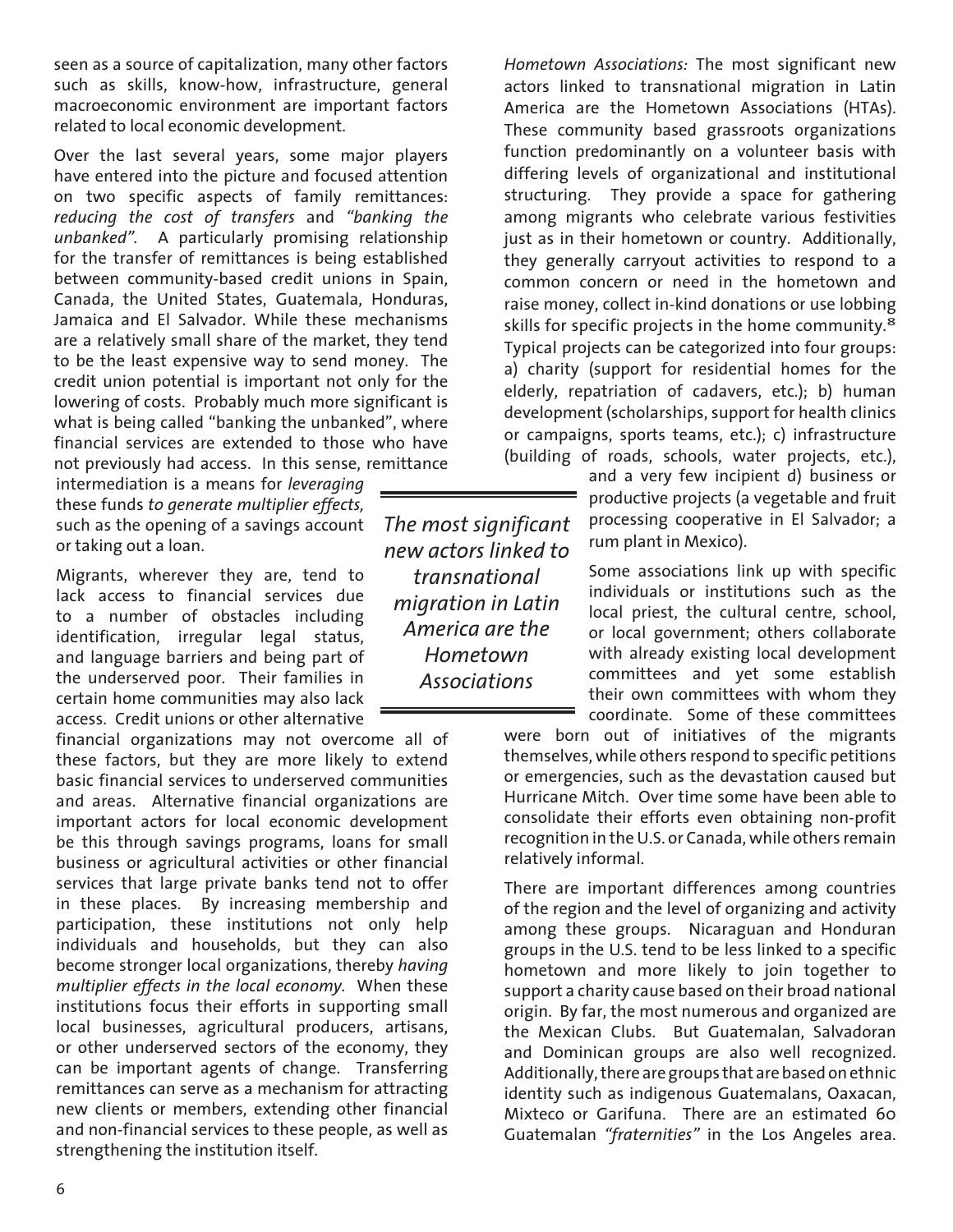The Salvadoran government estimates that there are over 250 Salvadoran organizations outside the country, most located in the L.A. area. In contrast, there are only five Honduran groups in Southern California.

Another important feature among some of the groups are the coalitions. The Mexicans have broad-based Federations based on state of origin; the Association of Guatemalan Fraternities (AFG) is made up of 19 groups; Communities United for the Development of El Salvador is a coalition of 20 Salvadoran groups in Los Angeles. Additionally, there are several efforts under way to share organizing experiences among HTAs from various countries: this includes work by ENLACES America among Mexican and Central American groups in Chicago, Houston, Miami, and Washington D.C., as well as an effort through the University of Southern California (USC) to build bridges between Mexican and Central American groups.

Despite these encouraging initiatives, the HTAs in general must overcome many obstacles. Many leaders have little or no formal training in development issues. Rather, they volunteer their free time after their jobs as carpenters, janitors, domestic workers, or business people. They do not always select the best partners with whom to work with in the home community. Nor do they make the best decisions about which sorts of projects to support. In most cases, men

are responsible for the leadership while women continue to support through traditional roles, like cooking and selling food to raise funds. HTAs confront enormous challenges relating to the incorporation of young people. Some suffer internal divisions, which have even led to the dissolution of the group. Some leaders are almost perpetually self-appointed while in other cases internal elections take place. In some situations, resources have been misused or transparency has broken down. Some organizations may become politically co-opted or facilitate *quid pro quo* arrangements. In some cases, the HTA may actually have more voice and vote than local residents.

Despite these challenges, HTAs have generated an enormous amount of interest among various multilateral organizations, US and Canadian federal government aid agencies as well as Non Governmental Organizations and both national and local governments of the countries of origin.

*migration leads to other economic exchanges beyond just family remittances and the intermediaries that transfer them*

They are viewed as organizations that could be the new partners and financial backers of various local development initiatives, as well as the potential motor for investing in business activities. Without a doubt, HTAs can be important partners for local development. These private community organizations need support as well as oversight, and while they should not be overlooked, their role should not be overemphasized. Relatively speaking, the amount of money sent back home is still small. Nonetheless, Orozco (2003) has found that among Mexican associations, the proportion HTAs contribute to local community development projects is greater in smaller communities. But what may be more important is the political clout they are able to wield. This makes it more imperative that they receive some basic support for organizational strengthening by building on already existing efforts to do just this.<sup>9</sup>

*Transnational entrepreneurial activities:* The process of migration leads to other economic exchanges

> beyond just family remittances and the intermediaries that transfer them, or the hometown donations. Many migrants take advantage of their savings, newly acquired skills or contacts in order to engage in business opportunities that span places. Portes and Guarnizo (1991) first brought attention to these dynamics highlighting the way in which migrant entrepreneurs engaged in "tropical capitalism". Several other studies since then have noted not only a flourishing of

new economic activities that previously did not exist, such as *encomenderos,* but also the transformation of other types of business ventures based on migration. Orozco has even described these as the five "T"s of transnational entrepreneurial activities: transfers, trade, travel, tourism and telecommunications. Other economic sectors include legal services, construction as well as the market of used goods peddled in the south.

The volume of these activities should not be underestimated. The transfer of family remittances is a multimillion-dollar industry. Trade opportunities with the nostalgic market have been important selling points for pushing for the U.S.- Central American Free Trade Agreement (CAFTA) in the region, arguing that with free trade, Salvadorans will be able to more freely export food products to not only Salvadoran migrants but also the vast Latino market in the U.S. Otavalan migration between Ecuador and Spain has been recognized as one rooted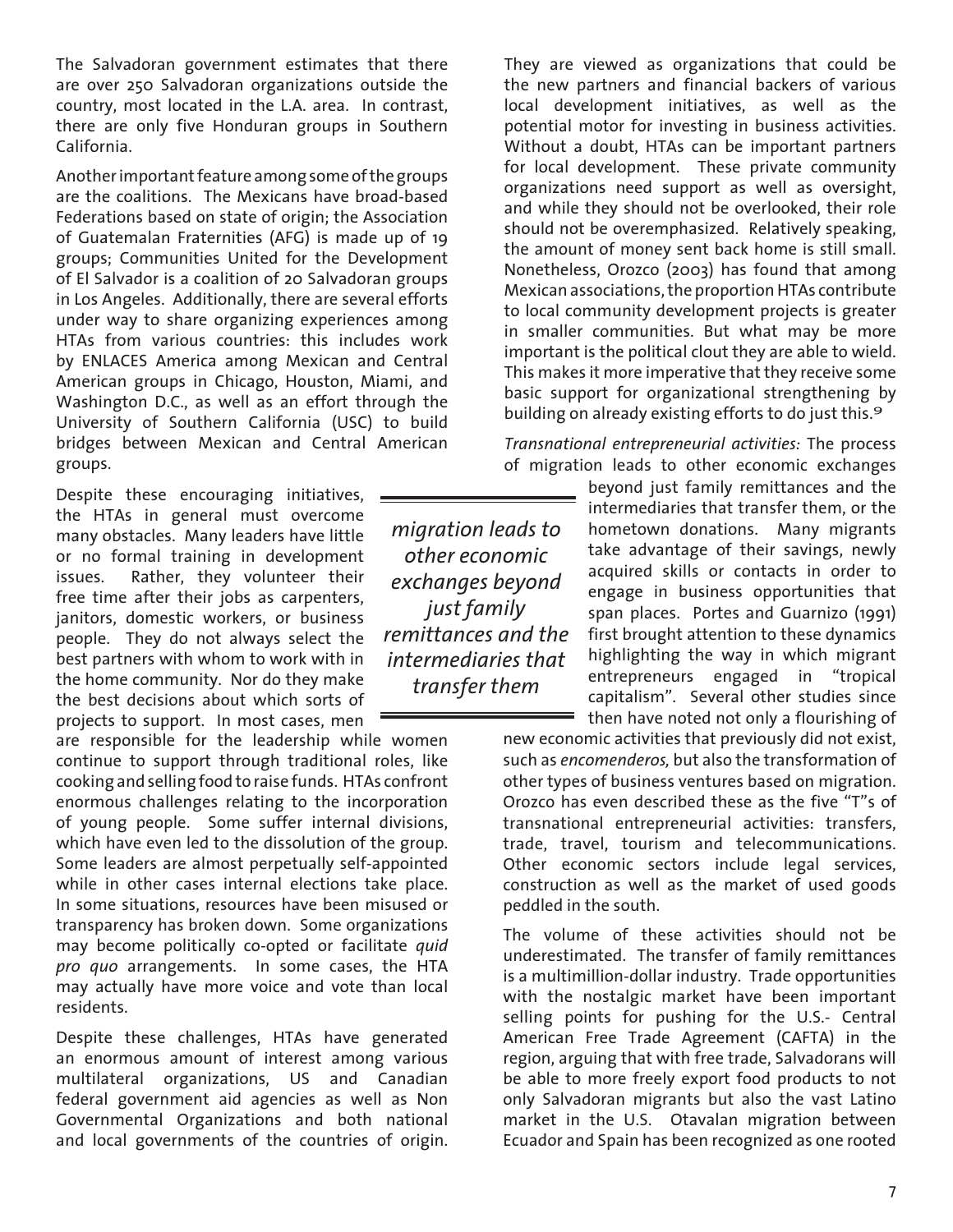in trade opportunities. Airline companies have taken advantage of certain routes and expanded others based on migrant travel: the Salvadoran airline, TACA, opened up its newest routes between San Salvador and Boston or San Salvador and Toronto due to the growing travel potential of the Salvadoran and Central American population, not international tourists. Nostalgic tourism is a growing activity in the region, especially when people come to visit on holidays like Christmas, Easter and the local patron saint festivities. Diasporic Caribbean celebrations also generate millions of dollars in revenues in cities like London and Toronto. And the expanding access to telephones throughout Latin America has led to growing revenues for telephone companies in both sending and receiving countries.

*Negotiating Family and Community Ties Translocally:* While much less tangible, family and community dynamics that emerge from transnational migration are extremely important. Because they are less

tangible, policy and programmatic formation is made more complicated. Additionally, the institutionalism necessary for carrying out a translocal family or community support program is also problematic.

Negotiating family relationships is difficult enough these days without having to include distance into the equation. However, as international migration continues to increase, this is becoming more of a way of life for many

families. The impact of migration within families depends not only on distance and length of time but also on whom it is within the family that migrates and the role they had within the household prior to migration and how this changes after migration. The impact in specific communities (sending or receiving) will also vary depending on the percentage of households linked to migration. While it is important to highlight that the vast majority of migrants remain linked to their households in the home country, this is not the case for all, and is almost surely fraught with gendered and generational tensions. Moreover, given that for most of Latin America the social safety net in place relies upon family ties, when translocal family and community relationships break down, new vulnerabilities emerge.

Thus, in some communities where it is predominantly the male head of household who migrates, when the family bonds break down, households headed by women with young children may face even greater

*when translocal family and community relationships break down, new vulnerabilities emerge*

problems. These women are virtually powerless to demand child support since there is absolutely no institutional framework for demanding this transnationally. It is hard enough to obtain child support when both parents live in the same country, and when one of the parents abandons his or her responsibilities outside of the national boundaries, rather than resolve economic problems of the household, migration creates new ones. At the same time, parents may not wish to continue sending financial support because they may have no way of guaranteeing that funds are used to ensure the basic needs of their children. In Santa Eulalia, Guatemala, some women complained that their in-laws exercised an even more intrusive role in their lives after their husbands migrated, since remittances were sent to them rather than directly to the spouse.

Other sets of family vulnerabilities emerge when both adult parents migrate leaving behind children with other relatives. Issues concerning authority may

> break down in some but not all cases, leading to other psychosocial problems within the family. When young men and women with no family responsibilities of their own migrate, their elderly parents may face the breakdown of family support networks that traditionally ensured their care in their old age. When this means that adult children stop sending financial support in the form of remittances, this only exacerbates vulnerabilities for the elderly. In communities where a large

proportion of the working age population has left, this may become a particularly acute problem.

Deportation of young migrants with criminal records has also been mentioned as well as the spreading of youth gangs. While police and policy-makers in Central America blame this phenomenon on the deportation of young Central American gang members in the U.S., authorities in Washington D.C. talk of the "exportation" of gang members from El Salvador to the streets of the capitol. Youth violence is a much more complex phenomenon than simply implied in this transnational blame game. It is not clear how youth gangs are connected to the process of migration, or whether or not they engage in transnational practices involving economic, sociocultural and political exchanges between different locales. At the same time, it cannot be ignored that the Mara Salvatrucha and 18th Street Gangs were born on the streets of Los Angeles and can now be found in cities and towns in southern México, Guatemala, Honduras, El Salvador and Nicaragua. Likewise,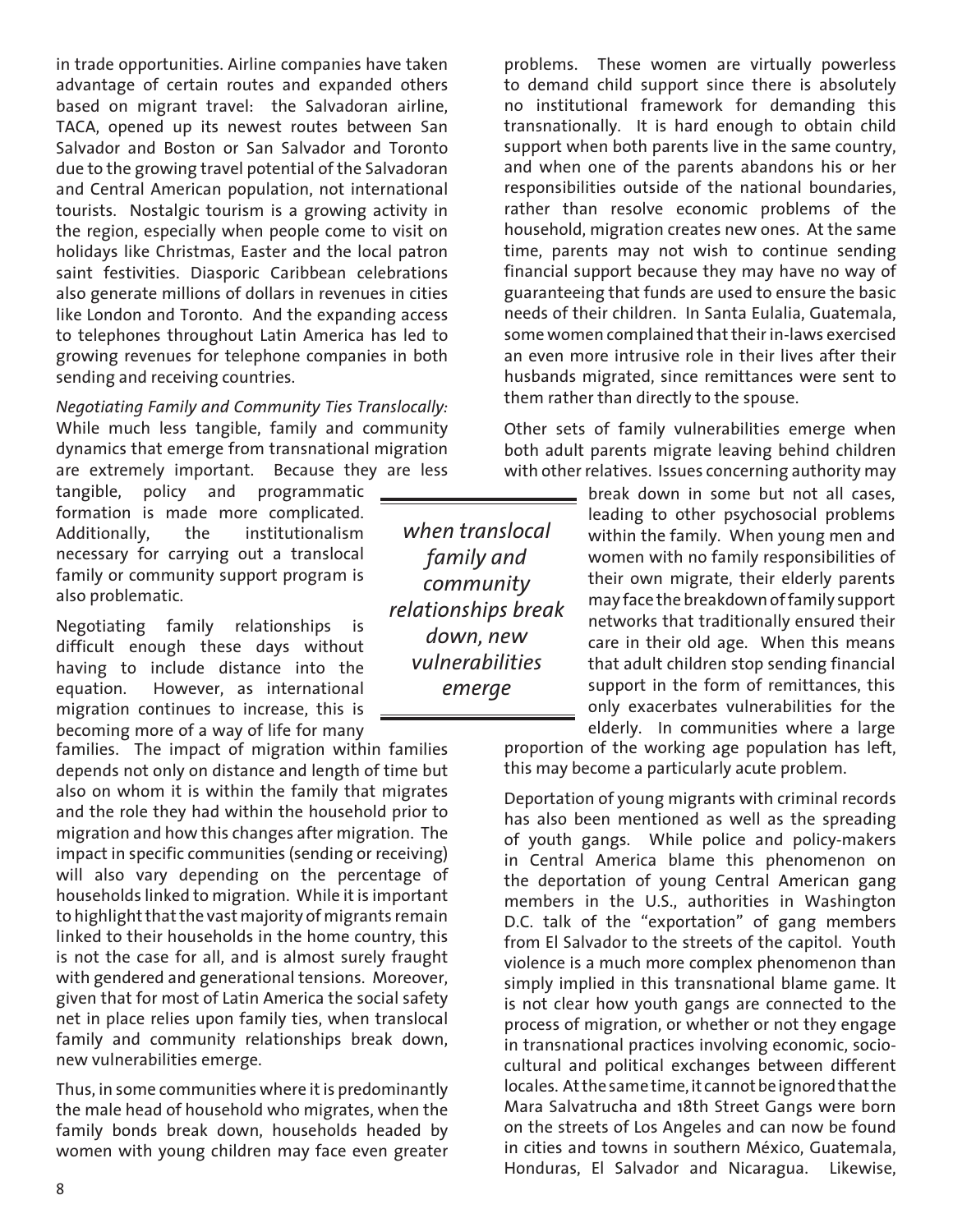the Bloods and Crips, two well-recognized African-American gangs from south central Los Angeles can be found in towns in Belize, linked to Garifuna youth.<sup>10</sup>

These examples highlight different types of vulnerable groups: single parent households; children; youth; and the elderly. The specific types of problems that emerge in communities will vary based on the migration process as well as the level of community cohesion and social fabric that is maintained translocally. Hence, not only family bonds, but ethnic ties also play a particularly important role in ensuring certain translocal relationships. These relationships face enormous limits as well and can be strained over time and distance, and may not always result in desirable outcomes for some of the family or community members.

In these situations, the role of the local church can be of critical importance and in fact may be one of the few actors able to play a part in facilitating

of the community even after they have *interaction functional* translocal family and community ties  $=$ simultaneously in all the Americas. The local parish priest in Santa Eulalia has played a critical role in organizing migrants in Los Angeles who have been supporting a hospital project back home as well as an innovative community "health insurance program". At the same time, he continues to be a pastor to the members moved to another country. The Dioceses of Cuenca in Ecuador together with the

Dioceses of Brooklyn in New York have established teleconference centres in response to some of the social problems that Ecuadorian families face due to difficulties in communication.

Other examples of church collaboration transnationally include several arrangements for Spanish speaking priests to be sent from Latin America to the U.S. to pastor to the growing Latin American population in that country. A seminary in El Salvador has an arrangement with the Archdioceses in the Washington D.C. area in which Salvadoran priests have served in Washington, Virginia, Maryland and Kentucky. The Dioceses in Cuenca, Ecuador, has done the same in New York. In Haiti, hundreds of parishes facilitate some sort of link with the migrant population, mostly in the U.S. but also in the Dominican Republic. Sister relationships have been established between the Dioceses of Wilmington, Delaware and San Marcos, Guatemala or between Youngstown, Ohio and the Dominican Republic largely due to migration. In fact, only the church,

*In fact, only the church (...) has the translocal institutional structure that can make this type of* 

specifically the Catholic Church, has the translocal institutional structure that can make this type of interaction functional and focus on maintaining and strengthening family and community ties and social structures despite the distance.

*Precarity of Certain Translocal Labour Markets:* Much of the migration in the region has to do with finding employment. The types of jobs that migrants engage in vary, but it is probable that migrants are more likely to be exposed to work related hazards than other employees. One of the basic reasons has to do with the undocumented legal status of many migrants who may be unaware of the risks they face, may not realize that they have certain labour and human rights regardless of their status or are reticent to seek improved conditions precisely because of their less than full rights. These vulnerable situations generate not only direct problems for workers but also impact the local community and may even be transferred back home, further taxing already precarious social

systems.

While all jobs have certain types of risk, several stand out: domestic labour, due to the abuse women face behind private doors; agricultural work, due to the exposure of pesticides and herbicides; certain construction related work such as the removal of asbestos; and employment in meat and poultry processing that have become some of the most dangerous jobs in the north. Organizing and rights

education for migrant workers takes place in the U.S. and Canada but it certainly is not widespread. Legal advice and representation is available in some cases but again is much more difficult to ensure because their legal status and the mobility of some workers, especially those engaged in seasonal agricultural employment.

The problems created from the use of chemicals in food production or the way in which meat and poultry are produced in the north affects not only migrant workers but also local communities, negatively impacted through the environment, disease or illness transferred through food.<sup>11</sup> Negative impacts may also be transferred to home communities when migrants return due to injury or illnesses and are no longer employable. It may very well be that in Pasaquina, El Salvador, in ten to twenty years, cancer caused from asbestos removal in Washington D.C. may be a serious health problem for former migrants. Thus the working conditions of migrants are an important labour rights issue for sending communities and countries, but one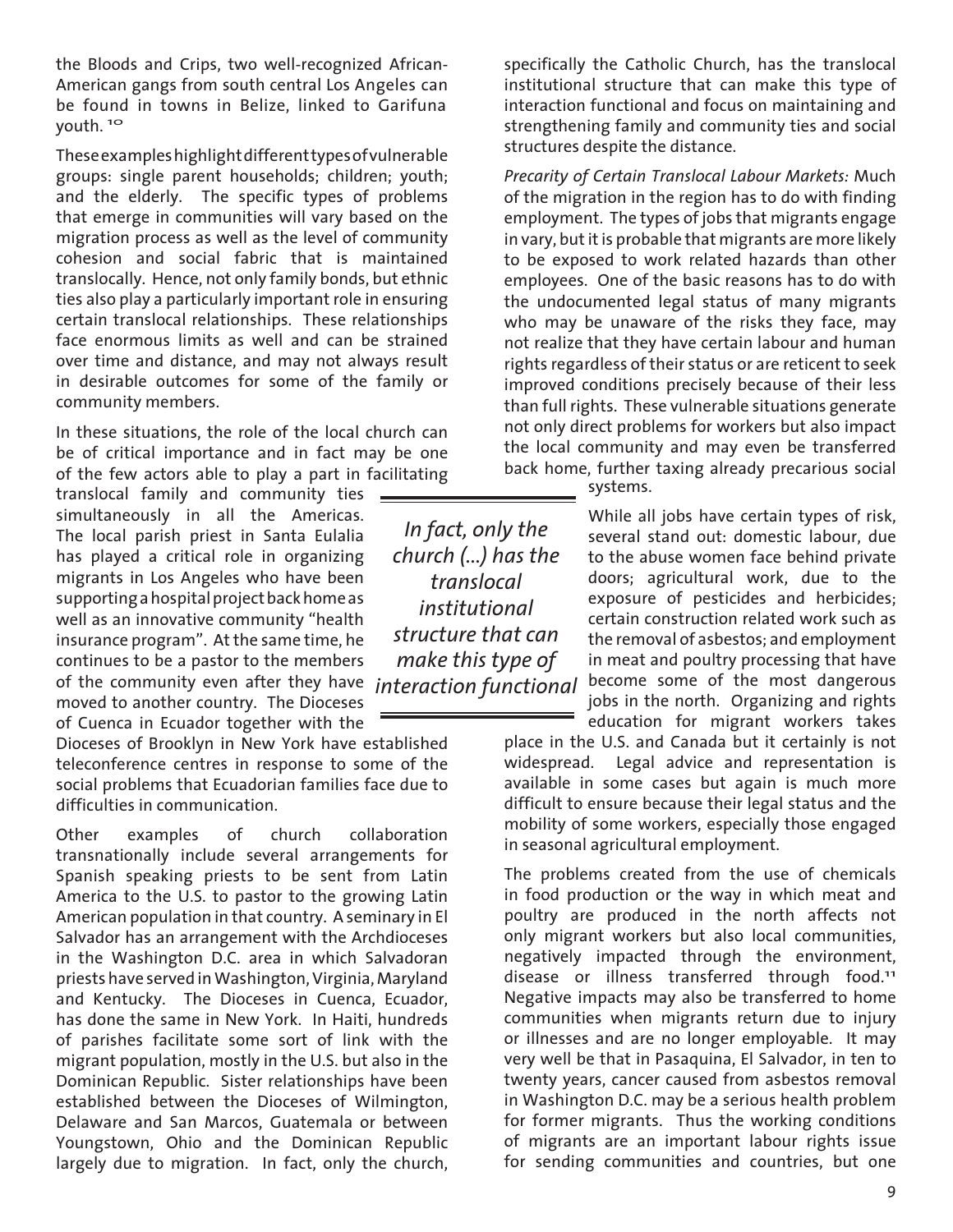that has been completely ignored by both sending and receiving governments. Many migrants´ rights organizations face tremendous obstacles from some labour unions that see the problem as one in which migrant workers supposedly take away jobs from the native born population. For the most part, native residents have absolutely no desire to engage in this type of employment because of the relatively lower pay, the hard work involved, and hazardous working conditions.

## **The need for transnational/translocal socio-economic policies**

Certainly these dynamics pose enormous problems but they also allow for new opportunities. The greatest challenge has to do with the fact that in order to resolve local problems or take advantage of certain opportunities various actors must work translocally. Thus, rather than "think global, act local", translocal labour migration in this global world requires organizations, groups, governments and the church to *"think local, but act global"*. In other words, local leaders, priests and governments in Cuenca, Ecuador, need to be engaged with local leaders, priests and governments in Brooklyn, New York; or between Delaware and the indigenous highlands of Guatemala; or between South Central Los Angeles and Livingston, Guatemala or Belize; or among Haitian actors in Haiti, the Dominican Republic and specific cities like Chicago or Montreal.

In terms of public policies, probably the central government institution that should be spearheading these initiatives is the respective ministries of Labour or Employment in sending countries. For example, the Salvadoran Minister of Labour should ensure better working conditions for Salvadoran employees in the U.S. After all, the U.S. Trade Representative works to ensure certain standards of working conditions for Salvadoran workers in free trade zones in El Salvador, so why shouldn't the Salvadoran government defend its workers in the U.S? This could include not only intergovernmental agreements but also sectoral outreach and rights education in transnational spaces. Thus campaigns to ensure better remuneration and working conditions for Salvadoran domestic workers should be carried out in El Salvador as well as Los Angeles and Washington D.C. Improving labour conditions in particularly hazardous jobs, such as agriculture should also be part of a transnational agenda of the agricultural ministries of México and Guatemala.

Other government agencies that need to coordinate efforts transnationally due to the dynamics of

migration can include the Ministry of Education, the police, those responsible for child welfare, and health care officials. Local governments may need to link together transnationally to resolve common problems that are related to dynamics far from "home". Thus in certain towns in Delaware, it may make more sense for the Mayor to engage the City Council in San Pedro Soloma and vice versa.

Because of these relationships, rethinking migration policy, however urgent, is no longer sufficient. Clearly, new arrangements and agreements surrounding migration policy need to be developed through out the Americas. Regardless of what will transpire on this front, the need for other policy-makers and institutions to forge transnational agendas and programs is already pressing. The task at hand then is to understand this, make it visible and move beyond the borders that currently enclose us.

# **Bibliography**

- Andrade-Eekhoff, K. (2003) *Mitos y Realidades: El impacto económico de la migración en los hogares rurales* San Salvador: FLACSO;
- Goldring L., (2003) "Re-thinking Remittances: Social and Political Dimensions of individual and Collective Remittances." York University y Centre for Research on Latin America and the Caribbean, CERLAC Working Papers, February. http://www.yorku.ca/cerlac/ABSTRACTS. htm#Goldring
- Huneycutt, B. (2004) "Finding a Way: Migration, Remittances and Microenterprises in El Salvador" unpublished paper.
- López, D., E. Popkin y E. Teller (1999) "Central Americans: at the bottom, struggling to get ahead" in Waldinger R. and Bozorgmehr M. Ethnic Los Angeles. New York: Russell Sage Foundation.
- Miller Matthei, L y D. Smith (1998) "Belizean 'Boyz 'n the 'Hood'? Garifuna Labour Migration and Transnational Identity" in Smith, M. and L. Guarnizo (eds.) Transnationalism from below. London: Transaction Publishers.Vol.6.
- Orozco, M. (2003) Hometown Associations and the Present and Future Partnerships: New Development Opportunities, Report Commissioned by US AID, September http:// www.iadialog.org/publications/default.asp
- Portes, A., L.E. Guarnizo, and W. Haller (2002) "Transnational entrepreneurs: An alternative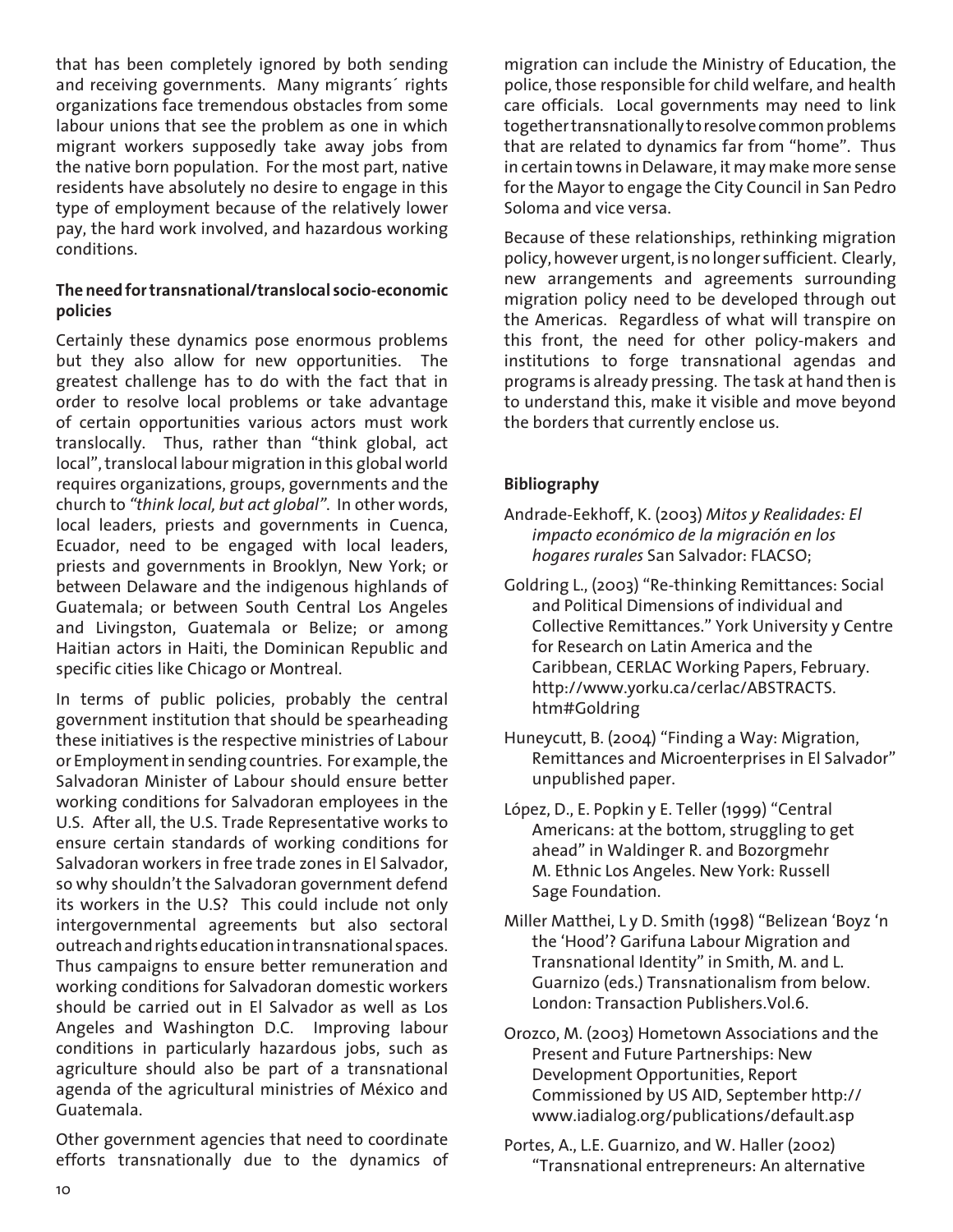form of immigrant economic adaptation" American Sociological Review, Vol 67 (April: 278- 298).

- Portes, A and L.E. Guarnizo (1991) *Capitalistas del trópico: La inmigración en los Estados Unidos y el Desarrollo de la pequeña empresa en la Republica Dominicana.* Santo Domingo: FLACSO and Johns Hopkins University.
- Robinson, W. (2003) Transnational Conflicts: Central America, Social Change, and Globalization Verso Books
- Sassen, S. (2000) "Territory and Territoriality in the Global Economy". International Sociology, 15 (2), 372-393.
- Sassen, S. (1998) Globalization and its discontents. New York: The New Press.
- Schlosser, E. (2001) Fast Food Nation New York: Houghton Mifflin.
- Smutt, M and L. Miranda (1998) *El fenómeno de las pandillas en El Salvador.* San Salvador: FLACSO, UNICEF.
- Strifler, S. (2002) "Inside a Poultry Processing Plant: An Ethnographic Portrait" Labour History, 43 (3), 305-13.
- Taylor, E, C. Zabin y K. Eekhoff (1999) "Migration and Rural Development in El Salvador: A Micro Economywide Perspective" The North America Journal of Economics and Finance, 10:91-114.

#### *Endnotes:*

1 MIF, IADB (2001) "Remittances to Latin America and the Caribbean: Comparative Statistics", http://www.iadb.org/ mif/v2/files/Comparativeremittan.pdf.

<sup>2</sup> Other types of migration take place that is not necessarily related to labour markets, for example, family reunification and migration due to war or hunger. While these dynamics are certainly present in the Americas, by far the most important issue has to do with labour. See Robinson, 2003, Sassen, 1998; 2001

<sup>3</sup> One notable difference has to do with the massive migration of Ecuadorians to Spain in the last five years.

4 For more in depth analysis on these labour market issues see, López, Popkin and Tellez;1999; Striffler, 2002, or Andrade-Eekhoff, 2003.

5 For a more in depth analysis see Goldring 2003, or Taylor, et.al. 1999.

 $<sup>6</sup>$  Nostalgic trade and tourism refer to activities that cater</sup> to the migrant population. The longing to taste cheese,

meet, tamales, chicken, liquor, sweet breads from the homeland is seen as a huge market and the first foot in the door for exporting to the wider Latino community in the north. Migrant tourism refers to the thousands of migrant "tourists" that return to visit for special occasions like Christmas, Easter, Patron Saint festivities, etc. Manuel Orozco from the Interamerican Dialogue has been collecting data concerning all these activities across multiples countries in Latin America and the Caribbean demonstrating the volume and importance of these types of economic exchanges. See also Portes,. Guarnizo, and Haller (2002).

7 See Goldring, 2003; Taylor, et.al, 1999; and Hunneycutt, 2004.

<sup>8</sup> It should be mentioned that these organizations do not collectively gather individual family remittances but rather fundraise in quite creative ways to obtain the support needed.

9 There are several particularly important efforts already underway. This includes the program through USC, another one with El Rescate and COMUNIDADES; ENLACES America; CARECEN in Houston with CARECEN in El Salvador; the Migration and Development program through the Universidad de Zacatecas, and training programs being carried out by the Pan American Development Foundation.

<sup>10</sup> See Smutt and Miranda, 1999; and Miller Matthei and Smith 1998 for more analysis.

11 Fast Food Nation by Eric Scholsser provides an excellent analysis of the way in which meat processing has changed and how more and more Mexican and Central American migrants are involved in these extremely dangerous jobs.

#### *About the Author*

Katharine E. Andrade-Eekhoff is a researcher at the Social Science Latin American Faculty (FLACSO) in El Salvador. She is currently on sabbatical leave, working for the Pan American Development Foundation (FUPAD).